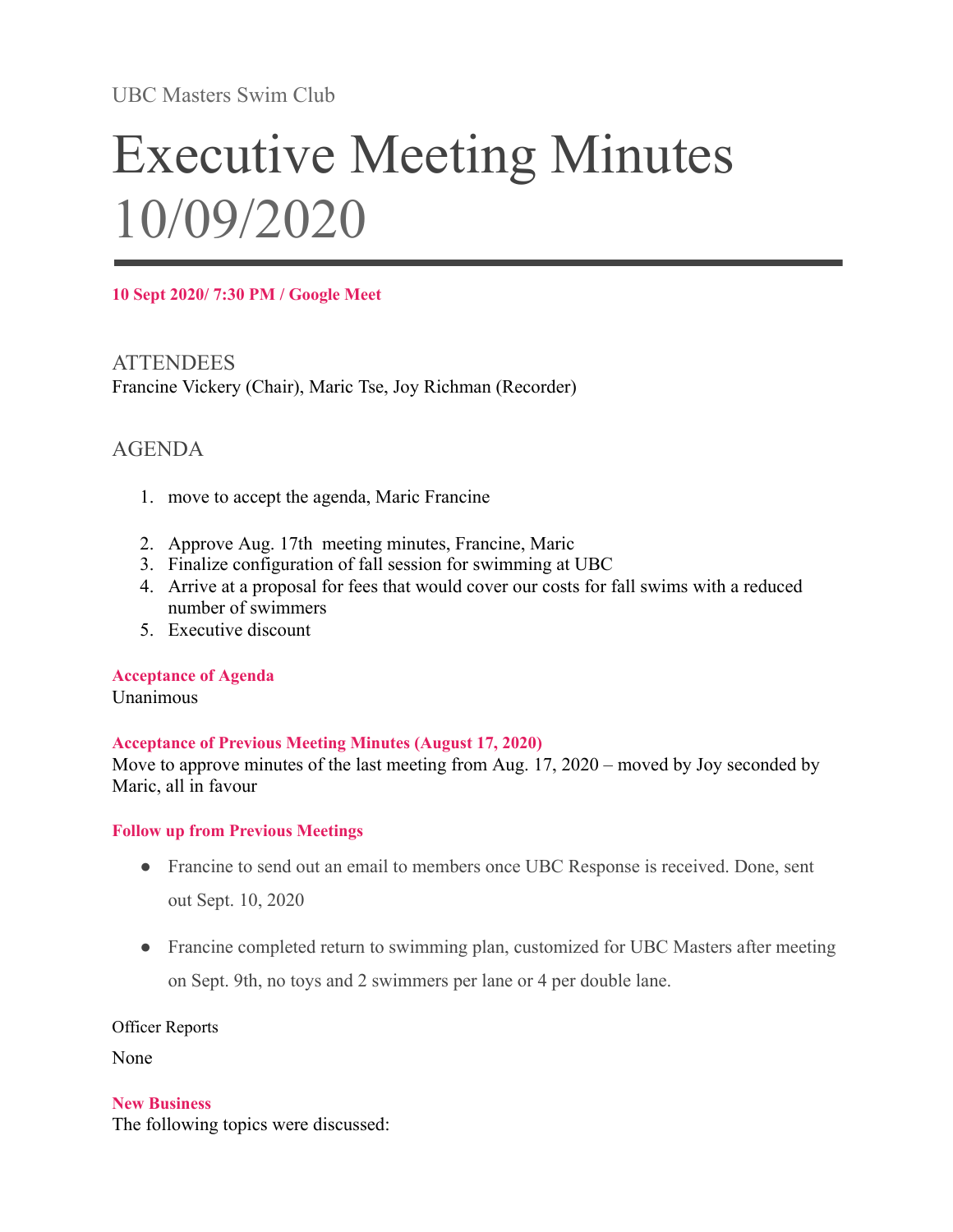Review of meeting with UBC Aquatic centre, Sept. 9, 2020 from UBC meeting Challenges introduced by swimming during a pandemic including:

- a) Register swimmers 1 week in advance (can change up to 2 days ahead)
- b) Late arrivals beyond 10 min not allowed
- c) Staggered introduction of clubs to swim at different times
- d) Face coverings required when entering and leaving pool
- e) 2 swimmers per lane, not 3
- f) no toys
- g) Arrive 15 minutes early, line up under awning. Only one group arrives at a time, each person gets registered by pool staff
- h) Entry is through universal change rooms
- i) Exit is through mens and ladies change rooms that are now universal
- j) ensuring that spacing of swimmers meets the guidelines set out by Swim BC and Swimming Canada, Maximum 4 swimmers per double lane.

Membership fees were discussed and a consensus was reached on the following proposal that resembles our current summer arrangements:

- a) Our club will be capped at 30 swimmers
- b) Members will be charged \$60.00, non-refundable for the year to cover fixed costs of running the club.
- c) Swimmers will pay the MSABC fee in the fall (\$39.00 for the full year)
- d) Swimmers will purchase a minimum package of 10 swims that costs \$120.00 (each swim is 1h so the hourly cost is \$12.00)
- e) Swimmers that have credit will apply the credit to costs of club membership, MSABC fees and swim packages

### Motions

- 1. We will charge \$60.00 administration fee, \$39.00 MSABC+ \$12.00 per swim in a pack of 10 swims =\$120.00
- 2. Motion to cap the club membership to 30 swimmers
- 3. motion to keep coaching staff to 1 per session, limit number of coaches involved
- 4. Motion to approve the use of the contingency funds to make up the shortfall for 2020-2021
- 5. Motion for executive to pay the same administration fee as other members but the swims will be discounted 50% to \$6.00 per swim.

## ACTION ITEMS

- Maric will register swimmers with Swim BC starting with executives to test this out. Then he will open it up to the rest of the swimmers this weekend
- Francine to send out an email to members that registration is open on the weekend
- Joy will notify people how much credit remains or if they own money. She will then notify Maric who will finalize their club membership.